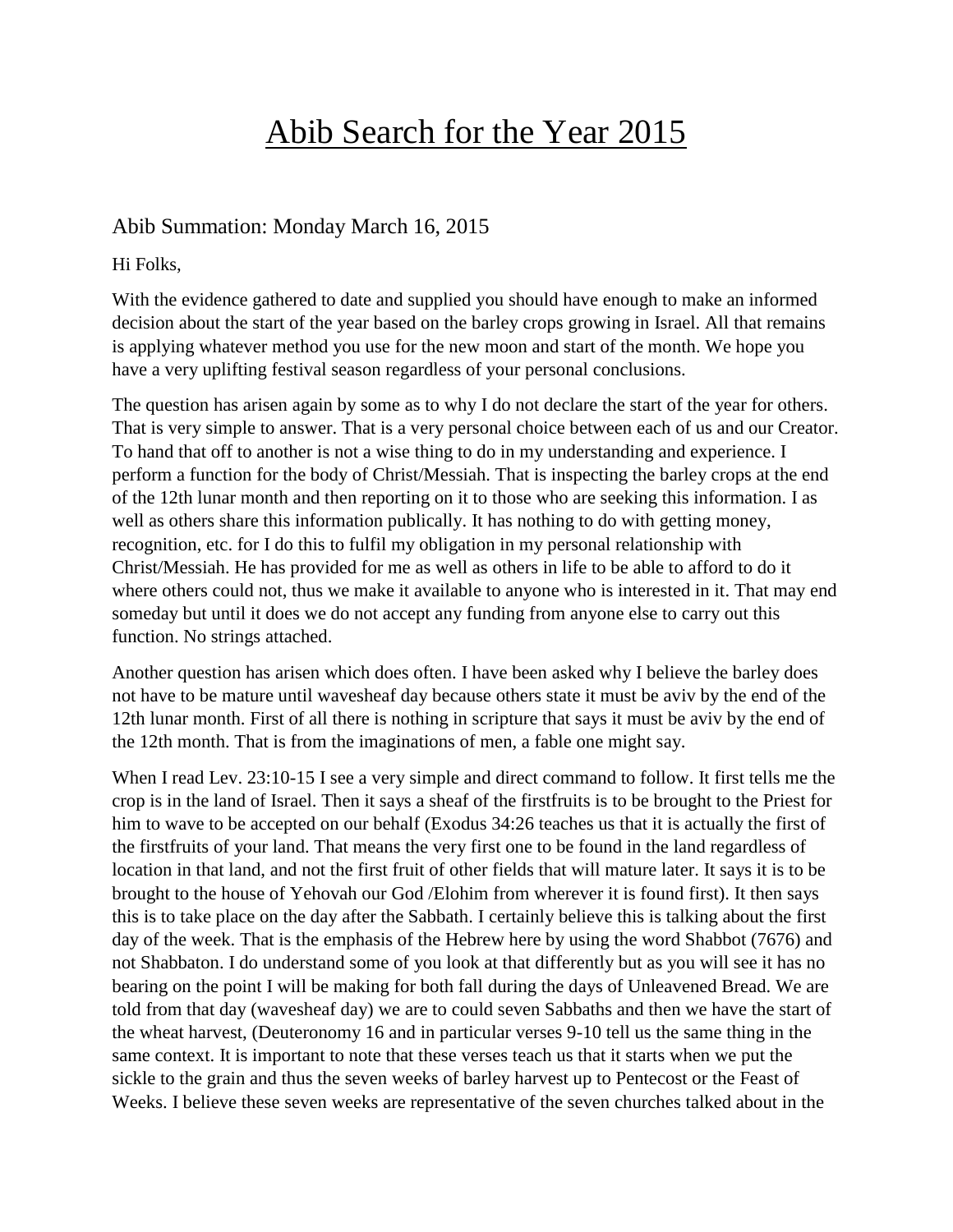second covenant scriptures and that is why the count starts during the Days of UB). This is all explained in our articles on the site with lots of scriptural patterns.

Where many stumble is when they do not apply the symbolism of Christ/Messiah to all this. Those of us who hold dearly that Jesus/Yahshua (or whatever spelling and pronouncing you use here) is the

Christ/Messiah understand that He is not only our Passover sacrifice, the Lamb of the Father sacrificed on our behalf for He was sin free, but also that He was our Wavesheaf who was now accepted on our behave as well as scripture teaches us after that sacrifice. So He fulfilled both of these necessary rolls and functions in the plan of salvation. It is a very beautiful scriptural pattern which unfortunately is rejected by those who reject that Christ/Messiah came in the person of Jesus/Yahshua. The Father does everything decently and in order, that being His order which He has had written out for our benefit, for our instruction.

With that said lets apply the phrase, "do the math" and then apply it to when the barley must be physiologically mature or aviv, so that it can reproduce itself. That is a very important understanding to both covenants which many deny who only hold the first covenant scriptures as holy. They do not understand the spiritual aspects of any of this but look completely to the physical.

If Christ/Messiah is our sacrificial Passover Lamb He must accomplish that task, fulfill that function before He can undertake the second one of being able to be waved before the Father to be accepted on our behalf. So why would we prematurely require Him to be aviv before He became the Passover Lamb? That makes no scriptural sense unless one does not hold the truth of all the scriptures; first and second covenants. That is why I do not look for the barley to be mature, to be able to reproduce itself, at the end of the 12th lunar moon. It is a wonderful thing when it is, but it is not necessary. Our function is to determine if it will be aviv, able to reproduce itself prior to wavesheaf day. That is over two weeks after the end of the 12th month. Sometimes 3 weeks later depending how the days fall in a given year. That is also the importance of Lev 2:14 as the means of determining the minimum requirements of this wavesheaf offering grain. Yes it can go through fire to see if it can endure so that it can be used as the basis for such a holy offering or if it will shrivel away and not be acceptable. The symbolism here once again is astounding when we understand what our Savior went through on our behalf as the Passover Lamb of the Fathers household. Trial and testing by fire is a common thread throughout scripture.

This is the short answer to the question. I believe that if you do not hold the Christ/Messiah as the son of the Father then you will not have His spirit to discern such things. I have been told that is ridiculous. To that I usually will follow up that we must turn to the last living apostle in 1st John 2:22-23, "Who is a liar but he who denies that Jesus is the Christ! He is antichrist who denies the Father and the Son. Whoever denies the Son does not have the Father either, he who acknowledges the Son has the Father also." John left us this warning and many others for that matter. What do we do with them? I use them to understand why many do what they do and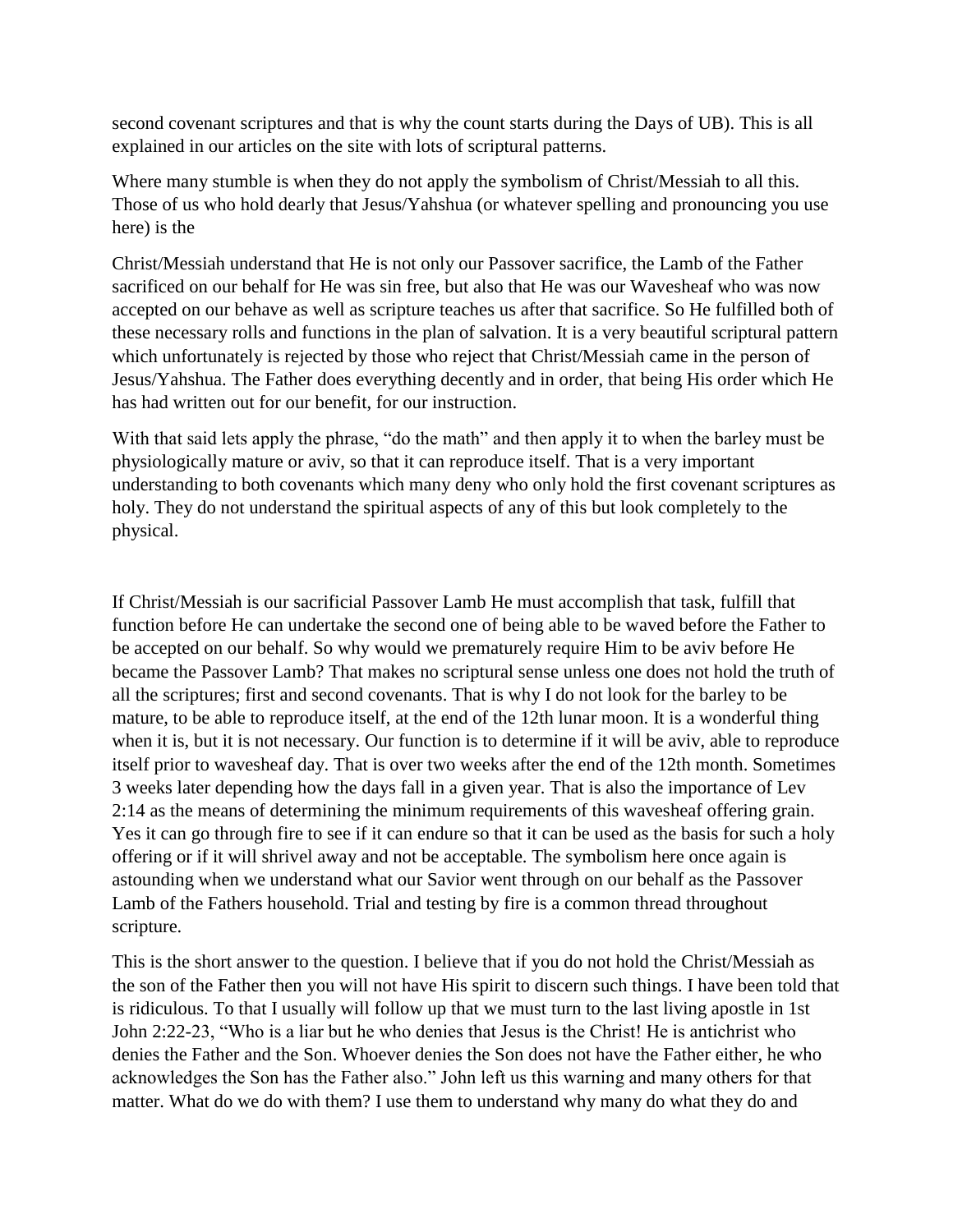teach what they teach. I don't judge them for it but I am very cautious of what they have to say because of what John teaches us in 2nd John 9-10, "Whoever transgresses and does not abide in the doctrine of Christ/Messiah does not have God/Elohim. He who abides in the doctrine of Christ/Messiah has both the Father and the Son. If anyone comes to you and does not bring this doctrine, do not receive him into your house nor greet him; for he who greets him shares in his evil deeds."

That is a very stark and sobering warning to the body of Christ/Messiah from the last remaining original apostle. There are obvious reasons why God/Elohim instructed John to write these warnings down for us. The apostle Paul warns us through his second letter to a young Timothy often about such things.

Second Timothy 4:3-4 is just one instance, "For the time will come when they will not endure sound doctrine (that taught through the first and second covenant scriptures), but according to their own desires, because they have itching ears, they will heap up for themselves teachers; and they will turn their ears away from the truth, and be turned aside to fables."

Not very smooth is it, but none the less the word of God/Elohim and not men. Do we have more wisdom than God/Elohoim?

So that is the answer to the question of why I do not use the teaching that the barley is to be aviv by the end of the 12th month. It does not fulfil the intent or direction of the word Of God/Elohim. Of course that is my personal belief and we are all to seek out our own salvation with fear and trembling as Paul teaches us.

Looking ahead to next year at least based on my decision for this year I will be in Israel the week of March 6th to inspect barley. Others will undoubtedly be here as well God/Elohim willing. That will be an interesting inspection for it is on the edge of the patterns we have seen as to early barley over the past 14 years.

All the best and keep safe in the Lord/Yehovah

Brian

Abib Report: Sunday March 15, 2015

Hi Folks,

What a beautiful day in Israel today. Bill and Gretchen Creamer made the rounds with me in the Negev. As most of you know over the past 14 years of doing inspections we have been able to locate fields of wild (volunteer) barley in every region of the country. We refer to them as our traditional fields. We inspect them year after year because they are consistent producers untouched by farming and such things. However we need to beat the 4 legged lawnmowers (sheep and goats) to them to get a good reading. This year there is so much barley and oats growing everywhere the sheep can move around in a circle gorging themselves and not leave a small area.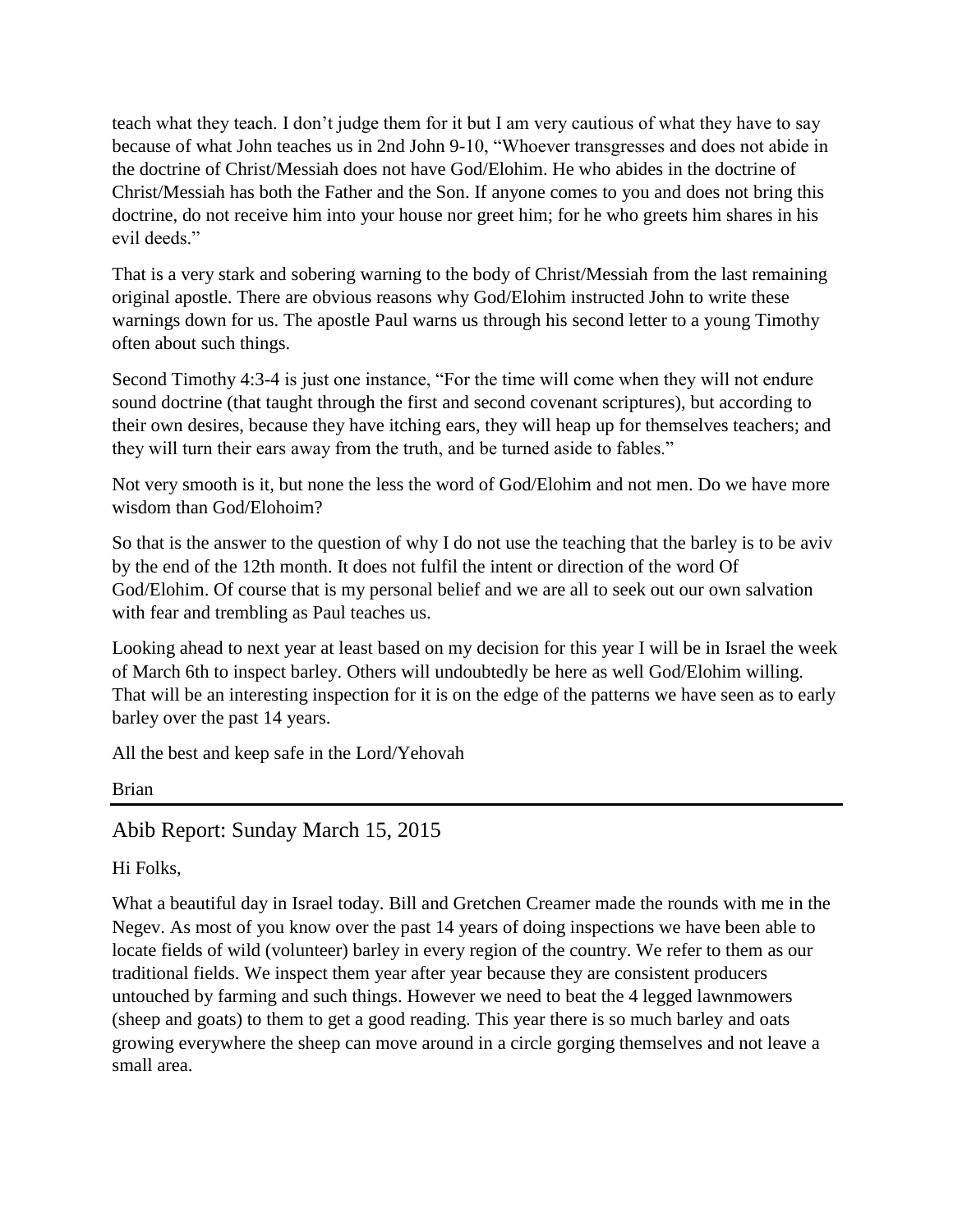We started with our first field near Negba. Here the barley was very tall as was the wild oats. Barley here was in various stages including the dough stage. The majority was just entering that stage but those sections with full sun had nice seed development already. Just down the road from here there was a field of domestic wheat which has started to turn for those of you who are interested in such.

Further down the road we stopped at one of our traditional vineyards and as you will see the grapes are very advanced. If you back through the pictures from past years all these locations are the same thus they establish growth patterns for us from year to year.

Further down RT 232 we stopped at 3 more traditional fields. At each of these locations the barley, for the most part was in the advanced dough stages. That is where the lawnmovers hadn't eaten it and it had to start over again. The red strain barley was exceptional with some of it hardened nicely on the stalk which would only take a few days in the sun to harden completely if cut today. As we say very physiologically mature.

We did stop in at some locations near Lahav. Here the wild barley was a week away from meeting the requirements we look for. We stopped and examined a big field of domestic 6 row barley which was turning quickly and which was being cut for feed. It was a mixture of very hard kernels and some not quite as hard for those of you who look for that information.

Our next stop was at our location in the Judean Foothills; near Ya'ar Ha'malahim. This is about a days journey on foot from the Temple and it was quite advanced. It is a pocket of red strain wild barley that is a real treasure to us inspectors. A little drying and it would easily be ground into flour.

Our final stop was outside the walls of the Temple Mount. One particular area was in the early dough stage with seeds that had good shape and texture. That was a nice surprise. Other locations here were in the milk stages.

To sum it up we found multiple locations of soft and hard dough with lots of it at physiological maturity, able to be roasted and meet the minimum requirements, or if left on its own would be easily meeting it by wavesheaf day which falls during the days of Unleavened Bread.

The mystery of the missing storks has been solved. Pierre tells us they were moving through his area last week and sure enough today we saw some stragglers in a field not far from Beer Sheva.

We hope this information can assist you in your evaluation of the times of meeting with God/Elohim.

Bill, Gretchen, and Brian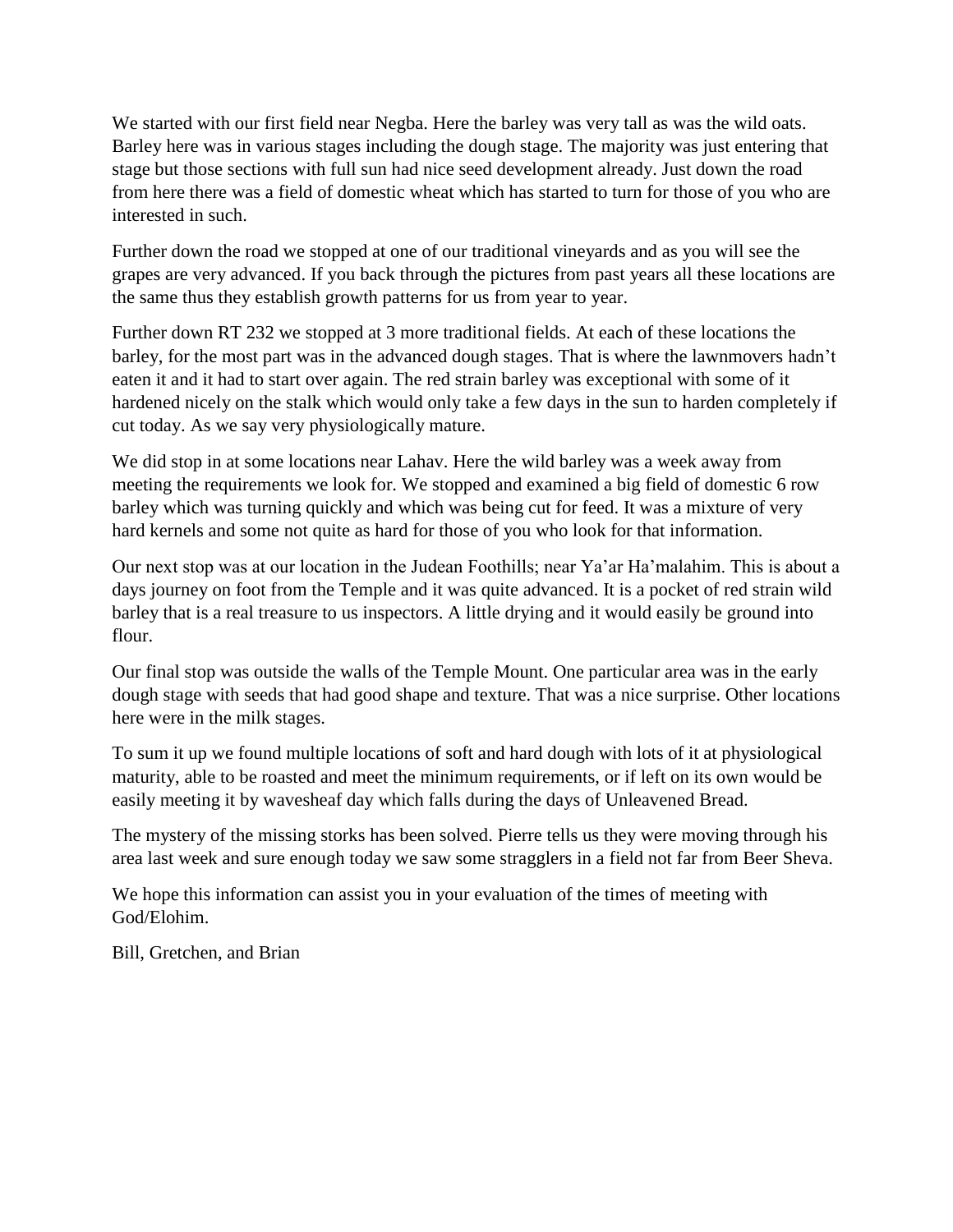

(Abib Report: Sunday March 15, 2015)

## Abib Report: Friday, March 13, 2015

Hi Folks,

We hope things are well with you all. It is so very different to be in a pair of shorts and a tee shirt today when I was walking through feet of snow on Wednesday. Matt (my son) and I were supposed to spend the day with Pierre visiting some historic sites. Unfortunately the marathon running in Jerusalem put an end to that thought. We tried getting around but it was impossible. A native of Jerusalem may have known how to do so but us westerners were a little lost.

\_\_\_\_\_\_\_\_\_\_\_\_\_\_\_\_\_\_\_\_\_\_\_\_\_\_\_\_\_\_\_\_\_\_\_\_\_\_\_\_\_\_\_\_\_\_\_\_\_\_\_\_\_\_\_\_\_\_\_\_\_\_\_\_\_\_\_\_\_\_\_\_\_\_\_\_\_\_

We decided to take a drive through the Jordan Valley up to Beit Shaun to my favorite falafel shop. I am very happy we did. The Judean Hills on the river side are the greenest I have ever seen. All the way down to the valley floor. Quite a sight to see. We knew there was a lot of moisture this past winter but this must have been exceptional to have such an effect. It is one for the pattern books. The result of it is wild (volunteer) barley growing everywhere, Out of every nook and cranny.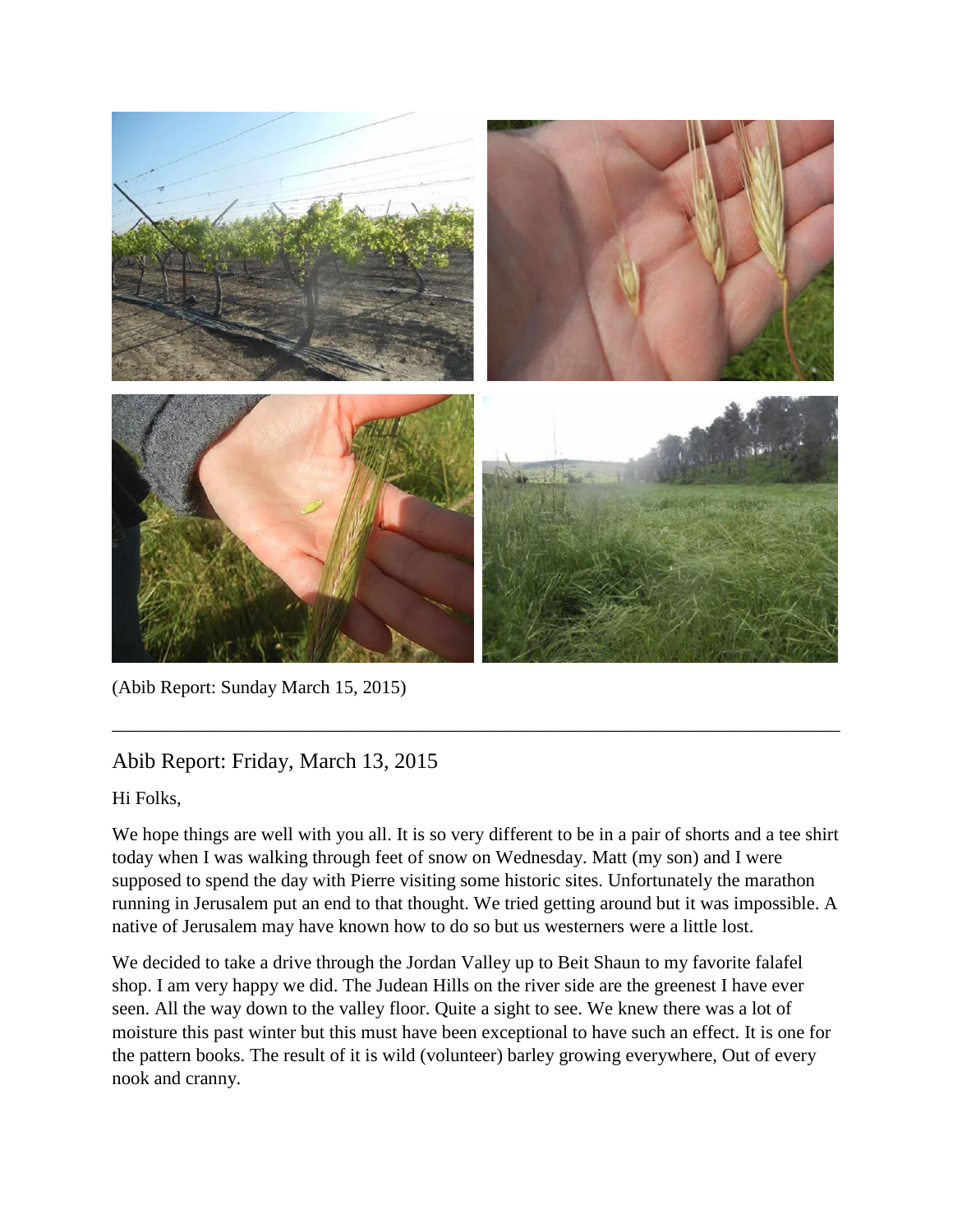For those who use barley growing in the rocky areas you will have a field day. Some of it has already changed in color. As most of you know I and many others do not use these areas for all the reasons we have written about in the past. However it was something to see. We stopped and checked one of our traditional sites just past the checkpoint coming up out of the Jordan. As you will see from these pictures the barley is very healthy and quite advanced. The red strain found here is always a great indicator of what we will find elsewhere where conditions have been good. The barley found here could be cut in a week and dried for a couple of days in the sun and easily be ground into flour.

We decided to travel up on top of the Gilboa Mountains to another traditional sight and we encountered barley in the dough stages. It was everywhere once again as the pictures will show. The wild anenomes were in bloom all over as well in these higher elevations.

I have also included some pictures of my favorite fig trees in Shoresh. A picture is worth a thousand words. Doves are actively looking for mates as are many other species of song birds. I was disappointed to not see any storks but after seeing flocks of egrets and swallows moving up through the Jordan Valley it occurred to me we may have missed the brunt of the migration of the storks.

We will find out Sunday what the Negev has in store for us. So wonderful being able to witness to these great events in creation. What an awesome Creator we have. Bill and Gretchen will be joining up with me on that trip.

Happy Sabbath

Brian and Matt

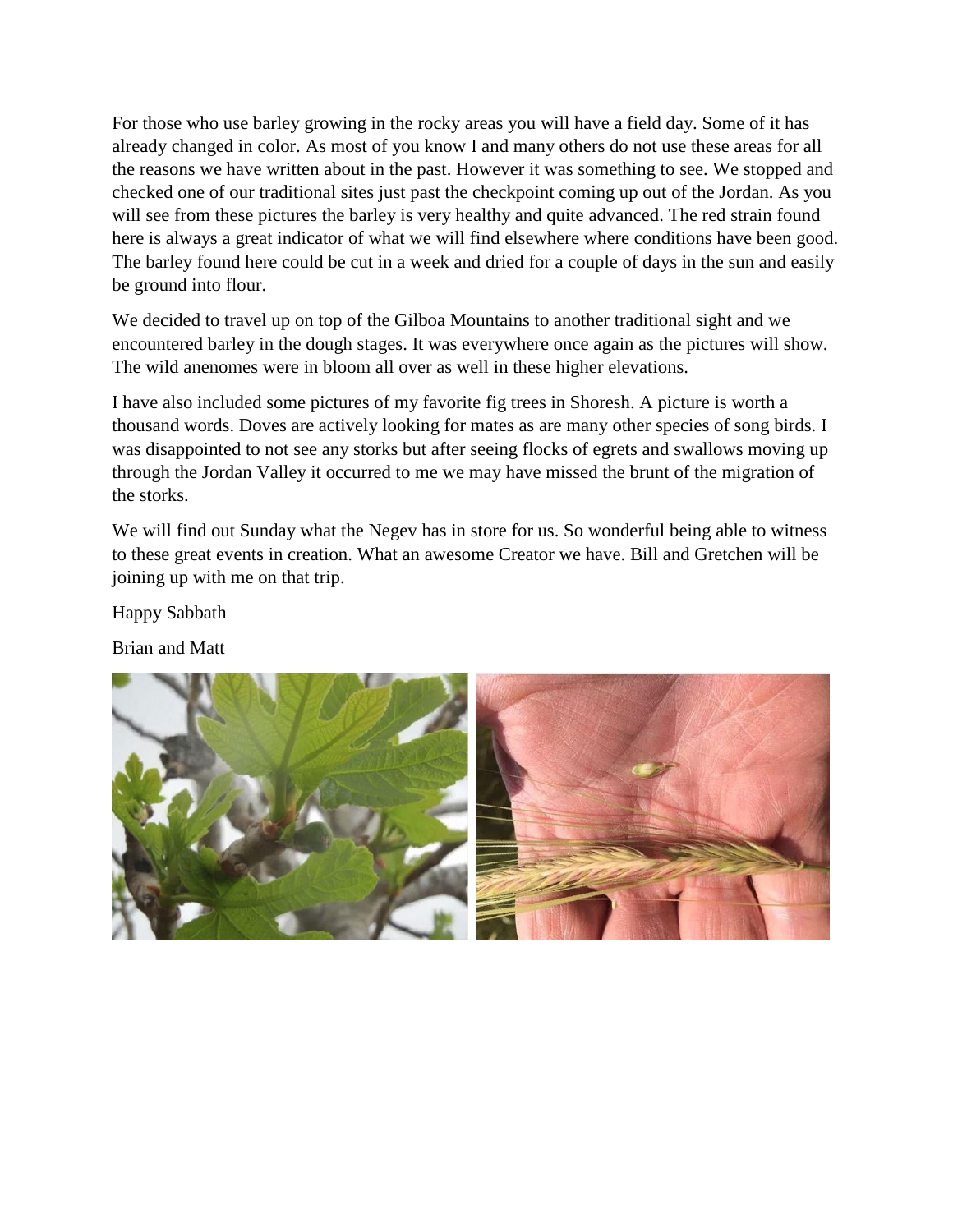

### February 23, 2015

Hi Folks,

We hope things are well with you all. Here in New York we are buried in snow and have very cold temperatures. This has been the case for 6-8 weeks and will continue for the foreseeable future. Yesterday I spent time answering emails from folks who are being told that the year will definitely need to be intercalated. Don't forget we just had an intercalated year this year. Dear brethren; gibberish is gibberish whatever the source of it. Don't be confused by people who have pre-set agenda's and who want dominion over our faith. Some are using the past twelve days of very severe weather in Israel including snow as far south as Beer Sheva to attempt to claim that the barley crop will not be ready by the end of the 12th lunar month which we just started recently and thus a need to intercalate a month and thus the year. The caveat of "buyer beware" should be screaming out to us all when such things are stated.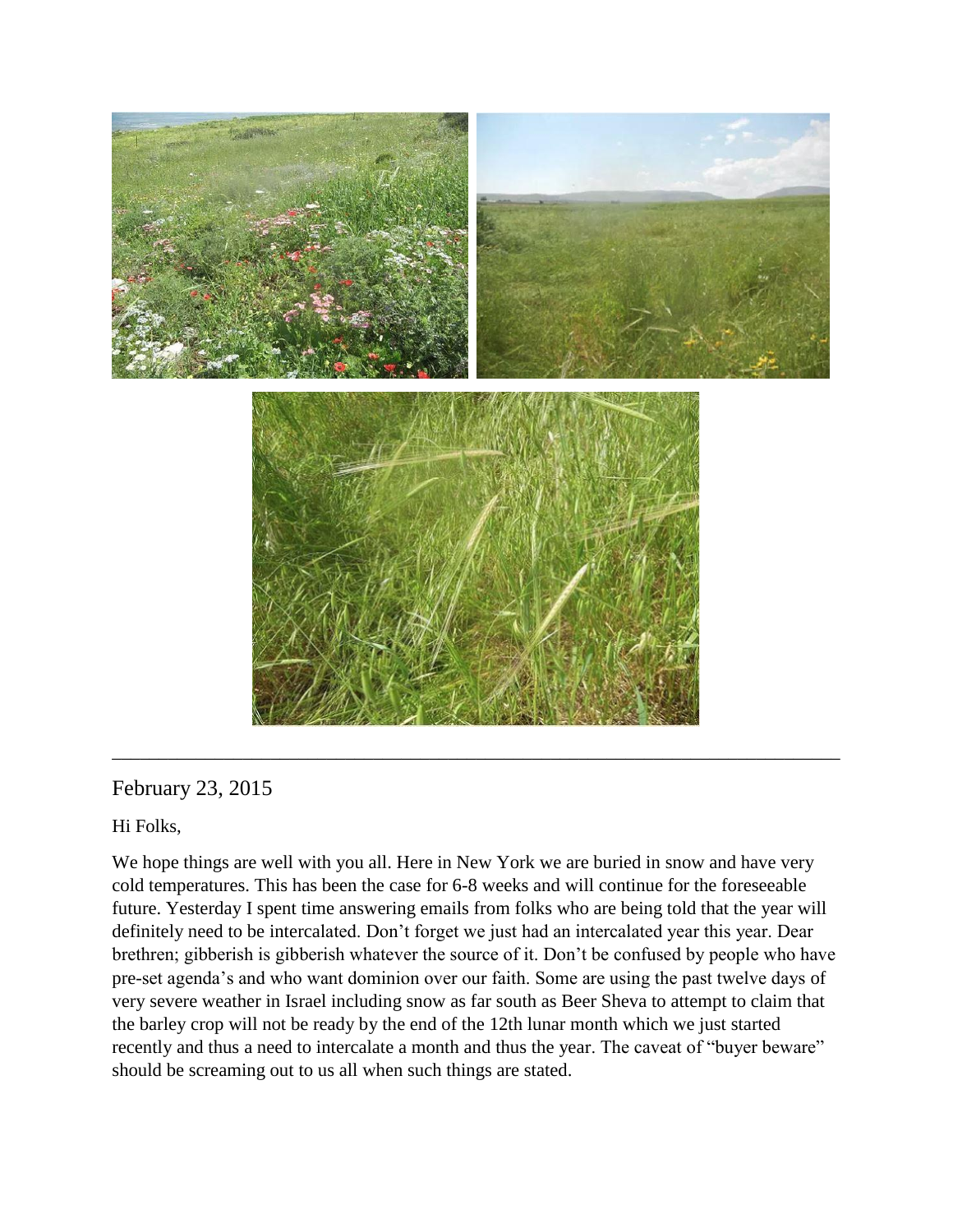The truth of the matter is as I have been stressing with brethren of late is that our Creator, who controls the weather which controls the growth of the barley and wheat crops, is actually using the severe weather to slow the growth rate down! (Deuteronomy 11:10-12) The wavesheaf does not have to be presented until April 5th by the mechanism I personally use in determining this. Some of you use a little different method but we normally are very close to one another in doing so. Even if you use the method of it needing to be aviv by the end of the 12th month which in my opinion is not biblical, instead of the actual wavesheaf day which is a minimum of 15 days after that you will get some relief from the pictures attached.

In an earlier update I had expressed my belief that at the start of the 12th month we would have a lot of grain in the head "green heads" and why we don't use "green heads" to declare aviv. Please reread it and see some of the dangers associated with adding an additional month this year. Pictures are worth a thousand words as the saying goes.

Pierre was good enough to send us some very definitive pictures he took yesterday near Kibbutz Dvir on his way home from Jerusalem. You will see both domestic barley and wheat in them.

As is our pattern we will be in Israel inspecting both the volunteer and domestic barley crops across the country prior to the end of the 12th month to provide you all with pictures and assessments of the crops in the land so you in turn can decide how you will personally proceed with the Year. Our Creator tells us we are to wait on Him from year to year, so that is what we do and that is why I personally travel to Israel each year just prior to end of the 12th month to see what He has decided as to His appointed times of meeting.

Brian

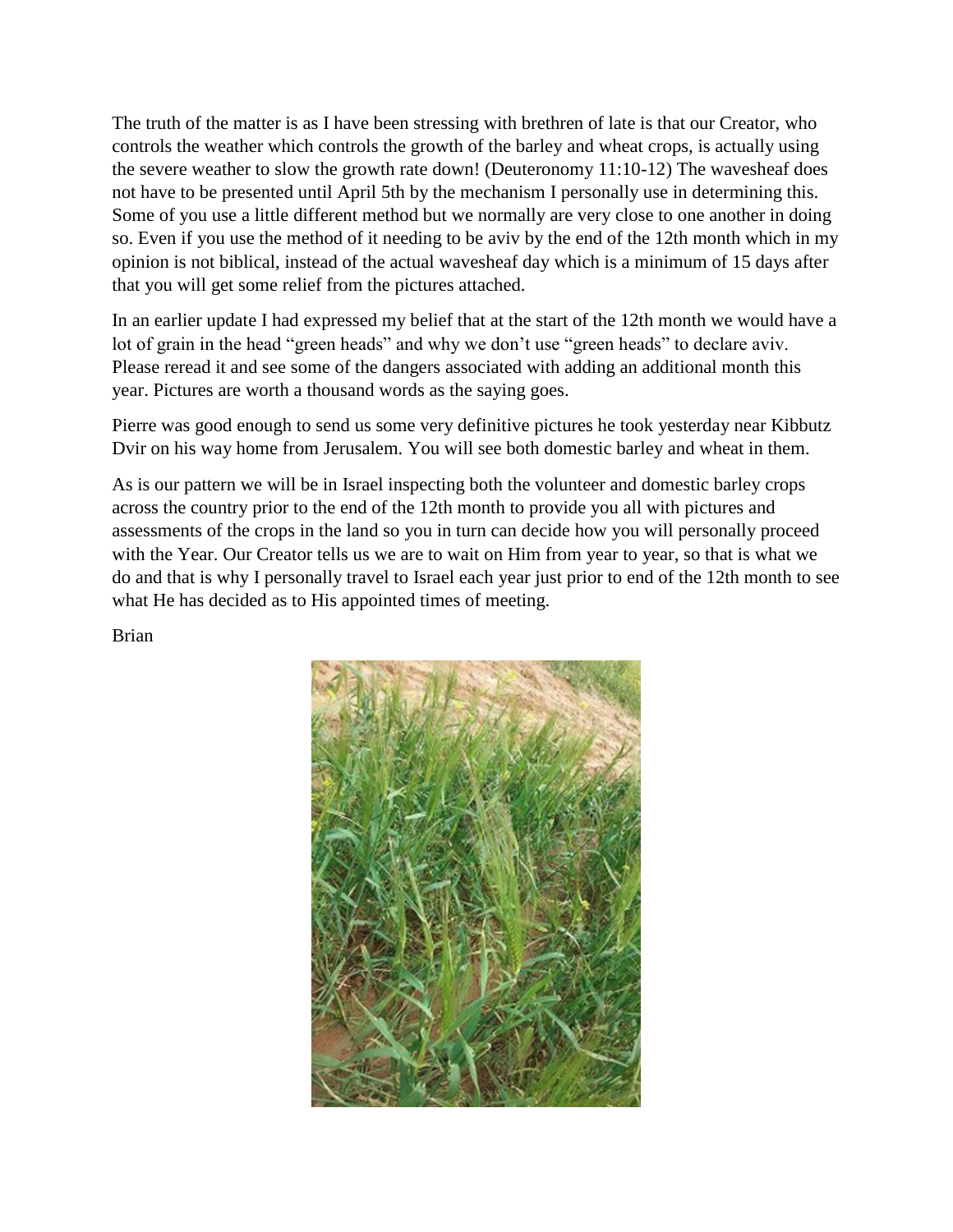

\_\_\_\_\_\_\_\_\_\_\_\_\_\_\_\_\_\_\_\_\_\_\_\_\_\_\_\_\_\_\_\_\_\_\_\_\_\_\_\_\_\_\_\_\_\_\_\_\_\_\_\_\_\_\_\_\_\_\_\_\_\_\_\_\_\_\_\_\_\_\_\_\_\_\_\_\_\_

(February 23, 2015)

## Abib Update January 24, 2015

Hi Folks,

We hope things are well with you all in light of the times we live in. We are all set as to flights, accommodation's and such for our inspections in Israel this coming March during the week of the 15-20th. We will probably start in the Negev this year at our traditional sites located there. Then during the following days we will inspect our sites located in the other grain growing regions of this very small but diverse country.

The rains have been very good, to the point of exceptional to date this winter, with many of our fields receiving between 90-100 percent of their annual rainfall already. That equates to a lot of green in Israel. The country has just endured some very harsh winter conditions at the onset of January but this past week it has experienced above normal temperatures. This is how God/Elohim controls the growth of the volunteer barley to suit His timing as to the start of the year as He so clearly explains to us all in Deuteronomy 11:10-12. Remember barley can germinate at 34 degrees Fahrenheit but that does not mean it will. This year everything appears to be on pace for a March 22nd starting of the month of Abib or there about depending on what criteria you use. In fact I have no doubt that at the end of the 11th month and start of the 12th that some sites will have green ears visible. Once again "green ears" does not mean Abib as we have demonstrated over the years during our inspections. For those of us who keep the start of the month based on a first visible crescent from Israel the start of it will be after sunset on Friday February the 20th for that should be the end of the 30th day if I remember correctly. The point I am making is that "green heads" of grain will be visible in some locations and that is one of the big factors that teach us it is not a sign as to the start of Abib the first month.

Some of the brethren will be starting the year a month after what I and others are personally expecting. They have already set their dates and in many instances made their accommodations. Unfortunately they will completely miss the grain harvesting seasons as to the biblical sequence of barley then wheat in my opinion. But once again we are all to seek out our own salvation with fear and trembling. No one can do it for us so I implore everyone to take the time and think